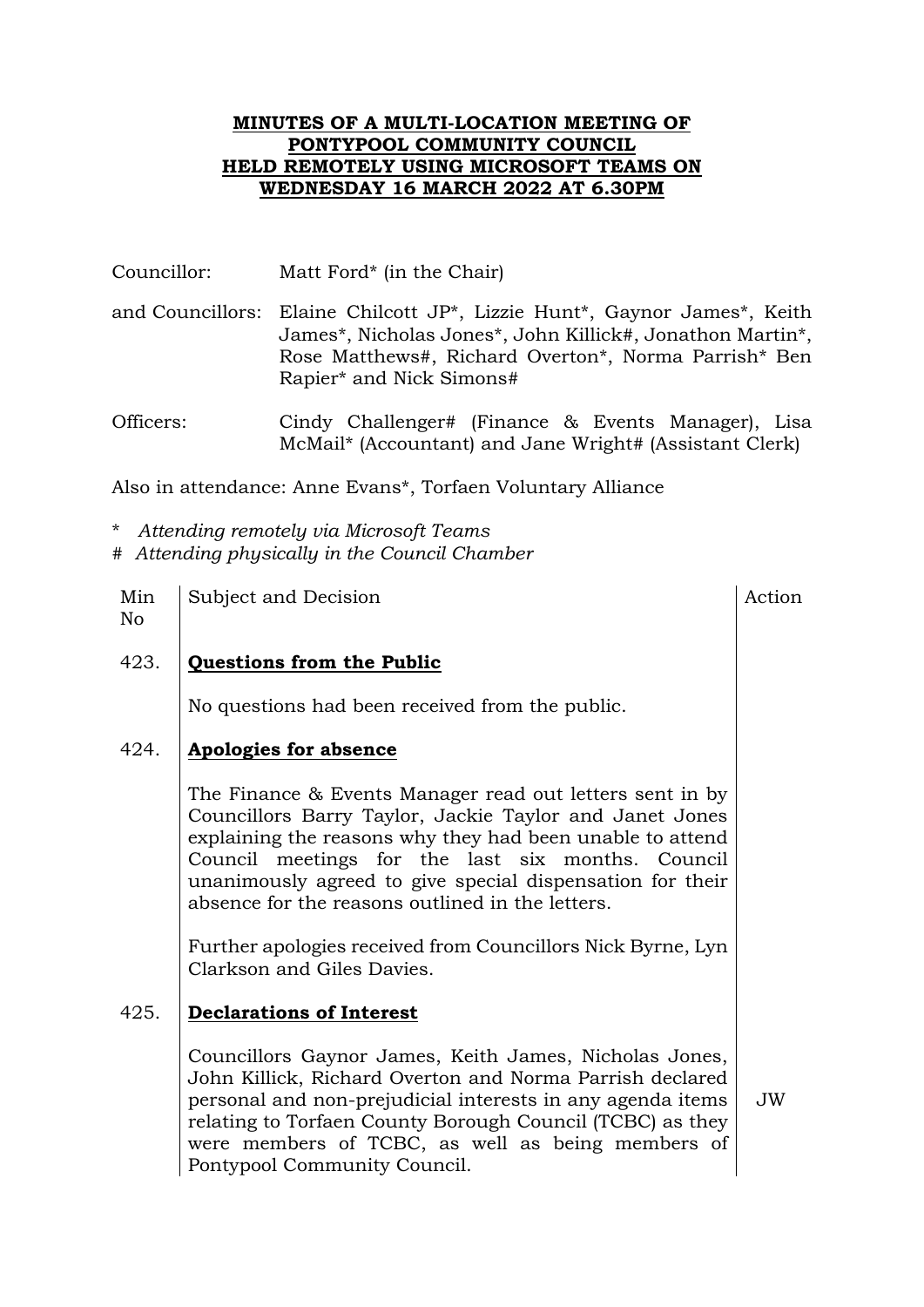# 426. **Torfaen Voluntary Alliance (TVA) Grants Proposal**

The Chair welcomed Anne Evans from Torfaen Voluntary Alliance. AE explained that the prompt for the invitation was to discuss the Grants Proposal scheme. She explained that fortunately the Grants Proposal scheme has been put on hold until the new financial year. The reason for this was that TVA received late funding for small grant schemes from the Welsh Government as part of the Covid recovery package and winter pressure fund so, rather than it clash with other community grants, they have left it on hold until the new financial year where they will be revisiting it at that time. She therefore took the opportunity to provide the Council with an update of where TVA are at present.

#### Staff

TVA are a small staff team of eight who are skilled and who all are both proactive and reactive to emerging needs. TVA are always welcome to partnership working and if anyone has anything they want to put forward to them or ask them about then they can do this by either contacting her directly at

[anne@tvawales.org.uk](mailto:anne@tvawales.org.uk) 

or [info@tvawales.org.uk.](mailto:info@tvawales.org.uk)

## Key Areas

There are four key areas that TVA work in general and these are Volunteering, Good Governance, Sustainability Funding and Engagement and Influencing, although these are the main key areas they will diversify and work in any areas where people ask for their support.

#### Community Groups

TVA are doing extremely well at present. It presently has 420 community group members which they actively engage with and in the context of the size of the borough 420 community groups is a large amount and a large reach, they are continually in contact and talking with them.

#### Torfaen Connects Platform

They have recently developed a Torfaen Connects Platform in partnership with Torfaen County Borough Council. This is a platform which puts community in touch with community by helping encourage participation and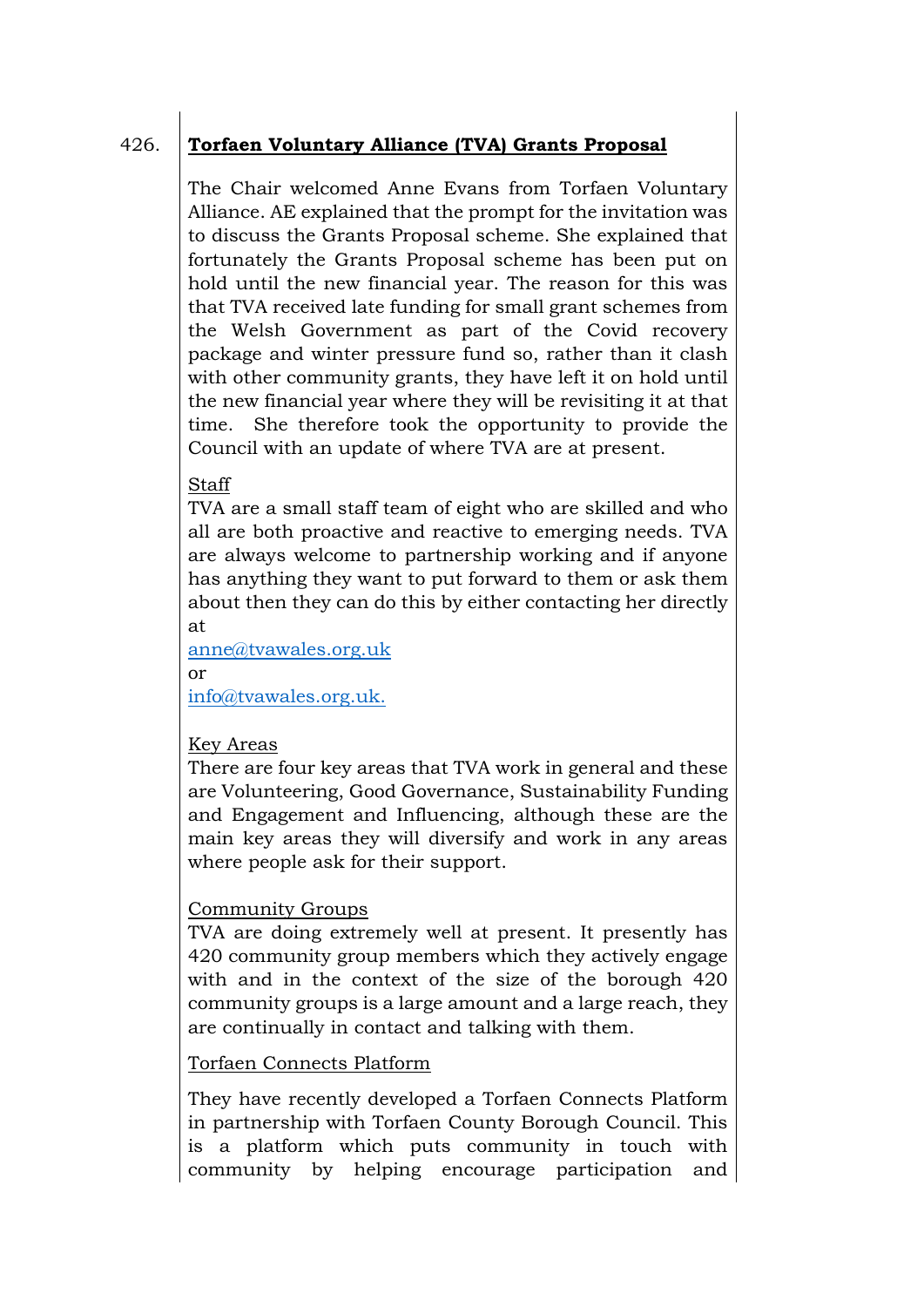engagement in the community to reduce social isolation and loneliness through community connectors. Councillor JM stated that he was really excited about this platform however he was aware that not everyone is active on social media so how would these people be reached.

#### New Open Doors Project

This project is funded by Aneurin Bevan University Health Board and is hosted by TVA at their request. This project starts immediately with the new postholder taking up their position on Monday. This post will contribute to tackle loneliness and isolation by supporting organisations that enable people to access activities and services that support their social, health and wellbeing needs.

#### Funding

In terms of funding TVA's core funding comes from Welsh Government, they get very little funding via anywhere else and TCBC is included in that, at this present time TVA do not know if they will get any funding this financial year from TCBC but they are waiting to see.

Councillor JK informed the meeting that Torfaen Association of Local Council's (TCALC) put in a funding bid through TVA approximately two years ago to support community venues. Unfortunately, that bid was unsuccessful. He added that he didn't think it was successful at the time not because it was not a good bid but with Covid and other such things taken over the time, he felt that it was the timing rather than the bid that was unsuccessful. However bearing in mind the information that AE had relayed to Council, it would be well worth the community council working with TVA to put in another bid of that sort. He also recommended inviting TVA to participate in Pontypool Regeneration because of their additional fund-raising potential.

The Chair thanked Anne and stated that on behalf of himself and the Council they all recognised the invaluable work of TVA throughout the Borough and personally thanked her for all the hard work she and her team undertakes. He added that he knows of several charities that have not only benefitted financially from TVA but the professionalism the team provides when helping charities set up.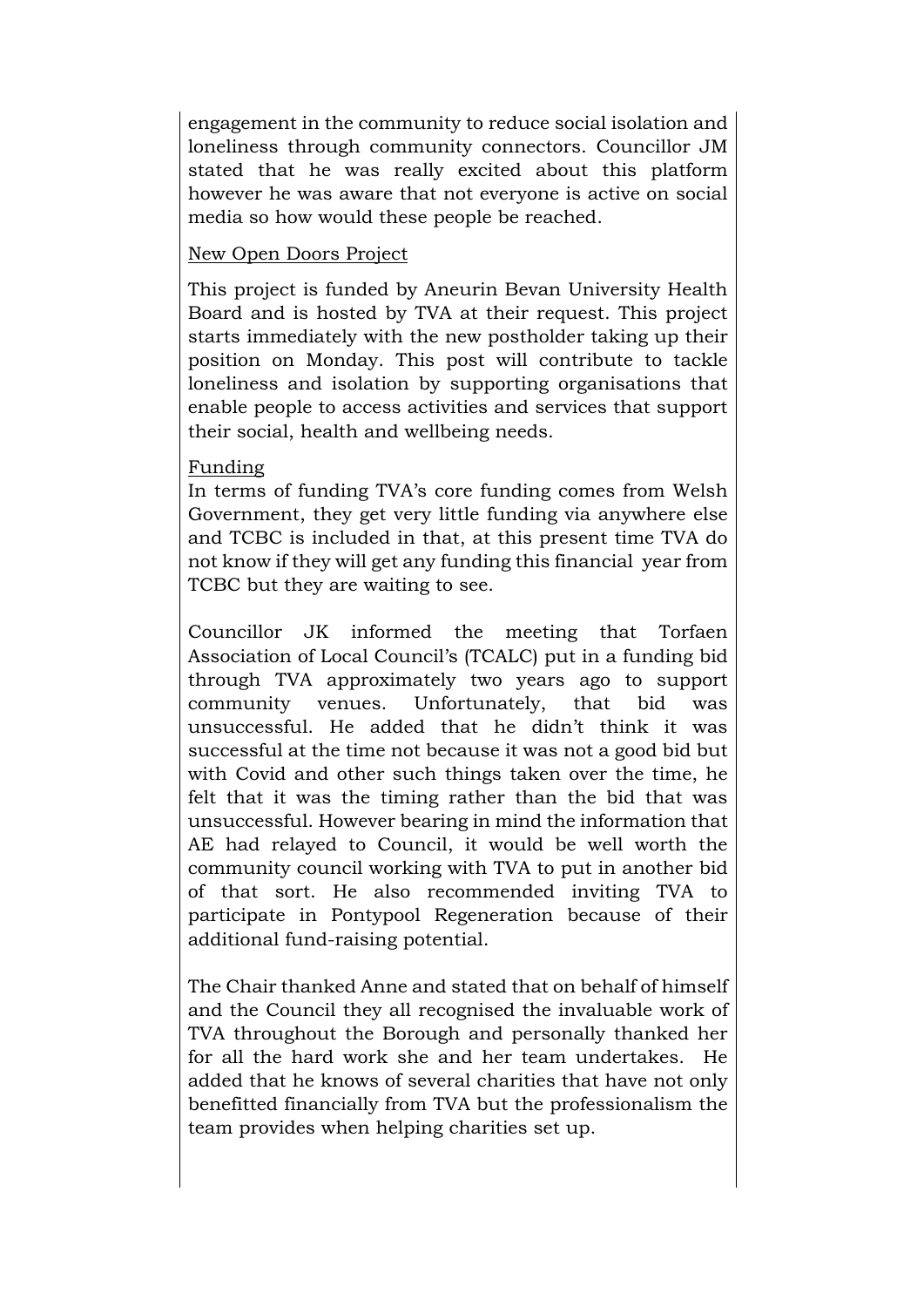## **RESOLVED:**

(i) that Ms Anne Evans from TVA be thanked for attending the meeting.

(ii) the Council look forward to partnership working with TVA in the future.

## 427. **Council Meeting – 23 February 2022 – Minutes**

**RESOLVED:** that the minutes of the Council meeting held on 23 February 2022 be confirmed as a correct record and signed by the Chair.

## 428. **Policy and Finance Committee – 2 March 2022 - Minutes**

**RESOLVED**: that the minutes of the Policy and Finance Committee held on 2 March 2022 be confirmed as a correct record and signed by the Chair; and that the recommendations of the committee be adopted.

## 429. **Planning and Environment Committee – 8 March 2022 - Minutes**

**RESOLVED**: that the minutes of the Planning and Environment Committee held on 8 March 2022 be confirmed as a correct record and signed by the Chair; and that the recommendations of the committee be adopted.

# 430. **Events Committee – 8 March 2022**

**RESOLVED:** that the minutes of the Events Committee held on 8 March 2022 be confirmed as a correct record and signed by the Chair; and that the recommendations of the committee be adopted.

# 431. **One Voice Wales**

**RESOLVED**: that the Council renews its membership with One Voice Wales at a cost of £6086.

## 432. **Independent Remuneration Panel for Wales**

**RESOLVED:** that the Council note the IRP Report for the year ahead.

# 433. **Local Voluntary Funding (LVF) applications**

The committee considered the LVF applications (noting that all LVF applications had been checked by the F&E Manager):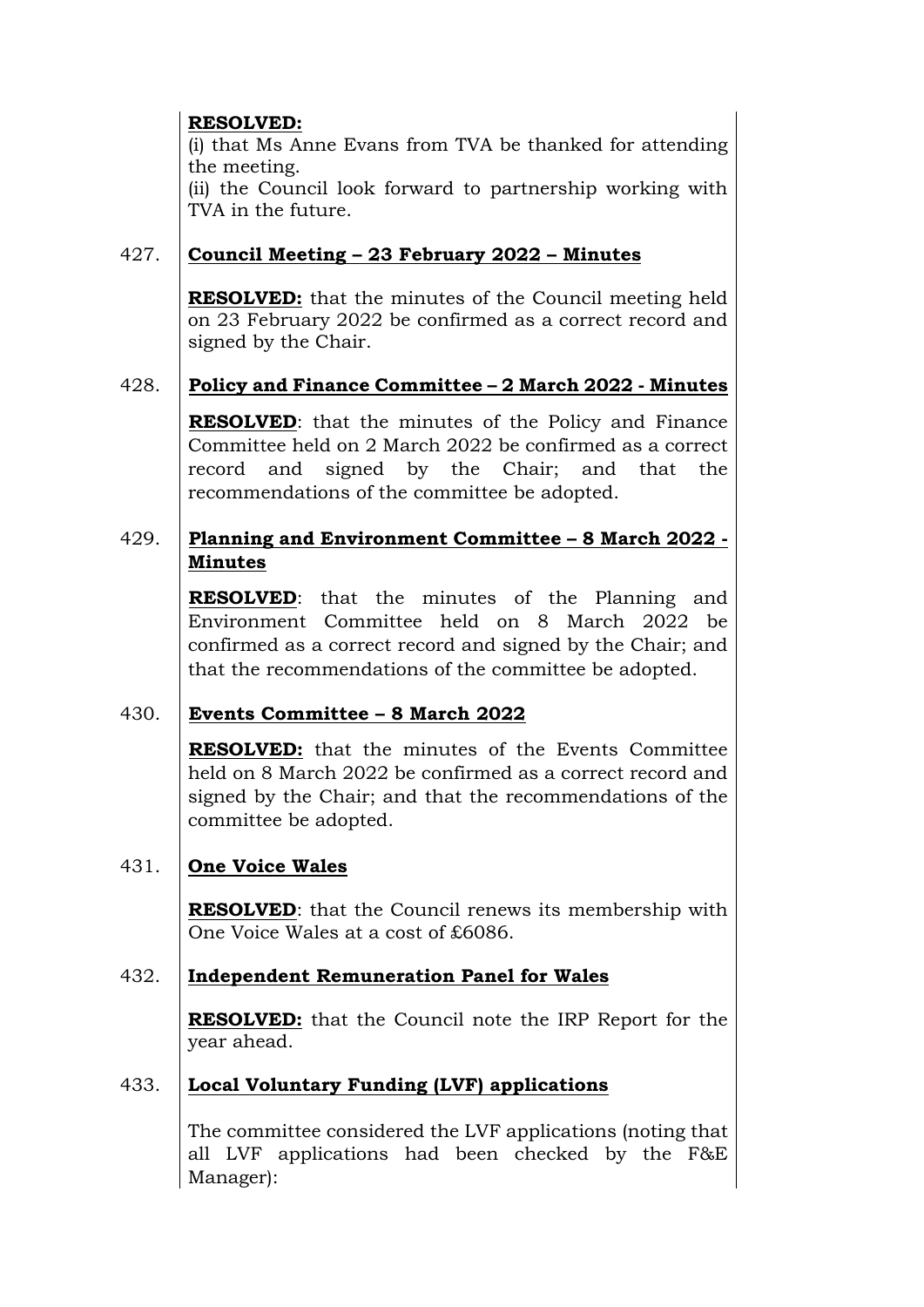**RESOLVED:** that the LVF applications outlined in the appendix attached to these minutes be approved.

## 434. **Risk Assessment**

The Council was asked to review the risk register for 2022. All members were happy with the updated information.

**RESOLVED**: that the Risk Assessment for 2022 be approved.

# 435. **Planning Applications**

Members received and considered details of planning applications submitted to TCBC, on which the Community Council was being consulted.

**RESOLVED**: that the observations (or absence of observations, as the case may be) outlined in the appendix attached to these minutes be submitted to Torfaen County Borough Council.

## 436. **Pontypool Youth Council Bank Account**

The Accountant informed the meeting that the Pontypool Youth Council Bank account is not recorded as part of the Council's bank account therefore she was recommending to Council that the account be closed with the remaining balance (approximately £4,000 as she understands) on the account being transferred to the Pontypool Community Council current account and set aside in an earmarked reserve while further investigation is made as there had been no transactional history for a very long time. The Chair outlined the background in relation to the Youth Council account informing members that when he first came on the Council it was set up for the Youth Council to have a separate account to go on twinning visits/events. Although the money came from the PCC account it was felt having their own account would be easier to monitor exact expenditure. This was reiterated by the Chair of Events.

Cllr BR had reservations regarding closing the Youth Council Account as he felt that the Youth should be able to have access to the money. Cllr JK reassured him that by closing the Youth Council account the youth would be able to access the money much easier. The Leader stated that if the Accountant was recommending closing the account then the Council should approve this action. The